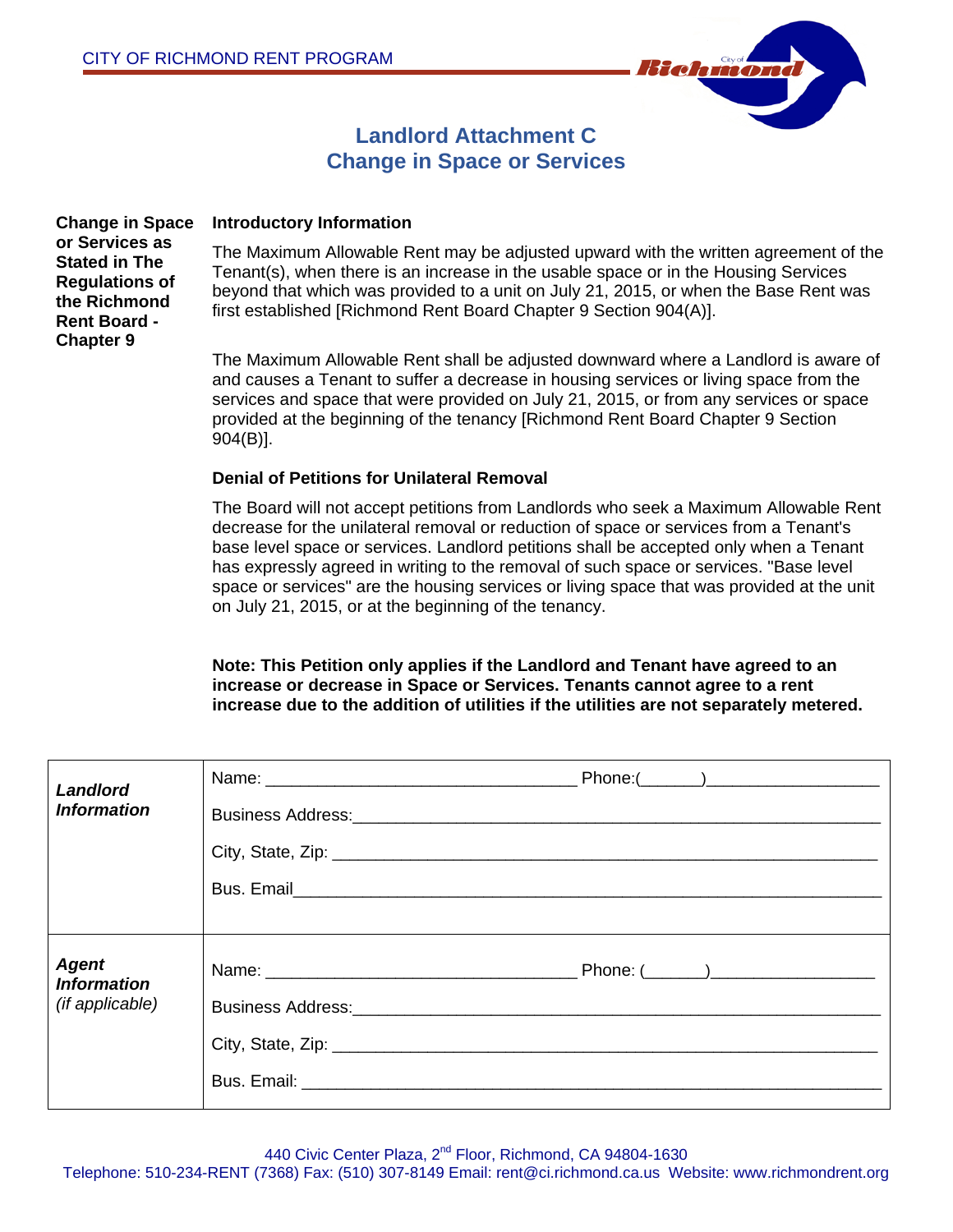# **Complete the table below for each unit for which there has been a change in space or services.**

| Unit # | <b>Increase or Decrease</b><br>$($ l or D $)$<br>Note: $I = Increase$<br>$D =$ Decrease | Description of increase or<br>decrease in space or services | Cost or square footage of space; market<br>value of service; reasonable replacement<br>cost; or % of impairment of use of and<br>benefit to unit |
|--------|-----------------------------------------------------------------------------------------|-------------------------------------------------------------|--------------------------------------------------------------------------------------------------------------------------------------------------|
|        |                                                                                         |                                                             |                                                                                                                                                  |
|        |                                                                                         |                                                             |                                                                                                                                                  |
|        |                                                                                         |                                                             |                                                                                                                                                  |
|        |                                                                                         |                                                             |                                                                                                                                                  |
|        |                                                                                         |                                                             |                                                                                                                                                  |
|        |                                                                                         |                                                             |                                                                                                                                                  |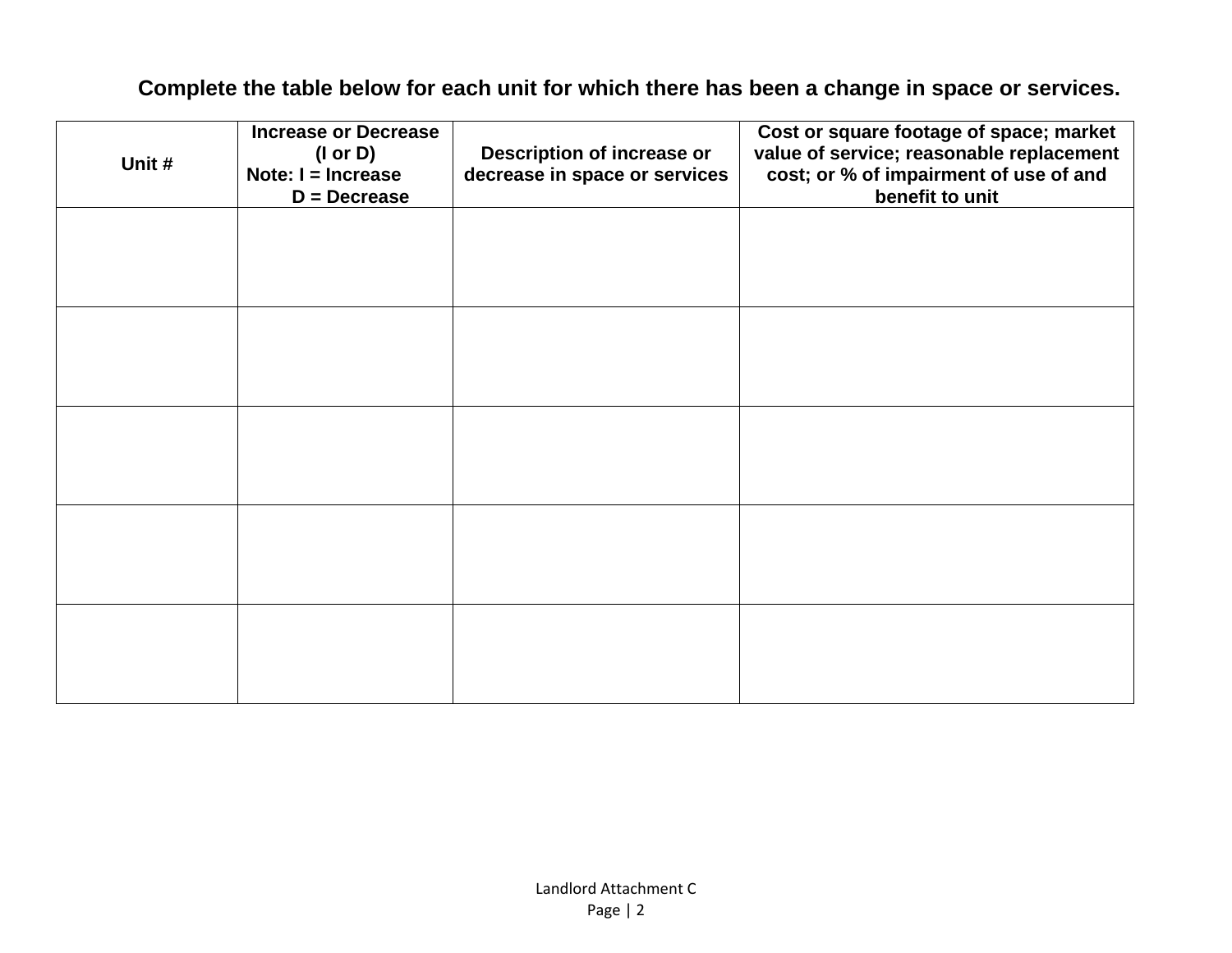1. PLEASE EXPLAIN ALL FACTS SUPPORTING THE BASIS FOR THIS PETITION.

2. PLEASE PROVIDE A COPY OF ANY SUPPORTING DOCUMENTATION; INCLUDING THE LEASE AND ANY RELEVANT **CORRESPONDENCE.**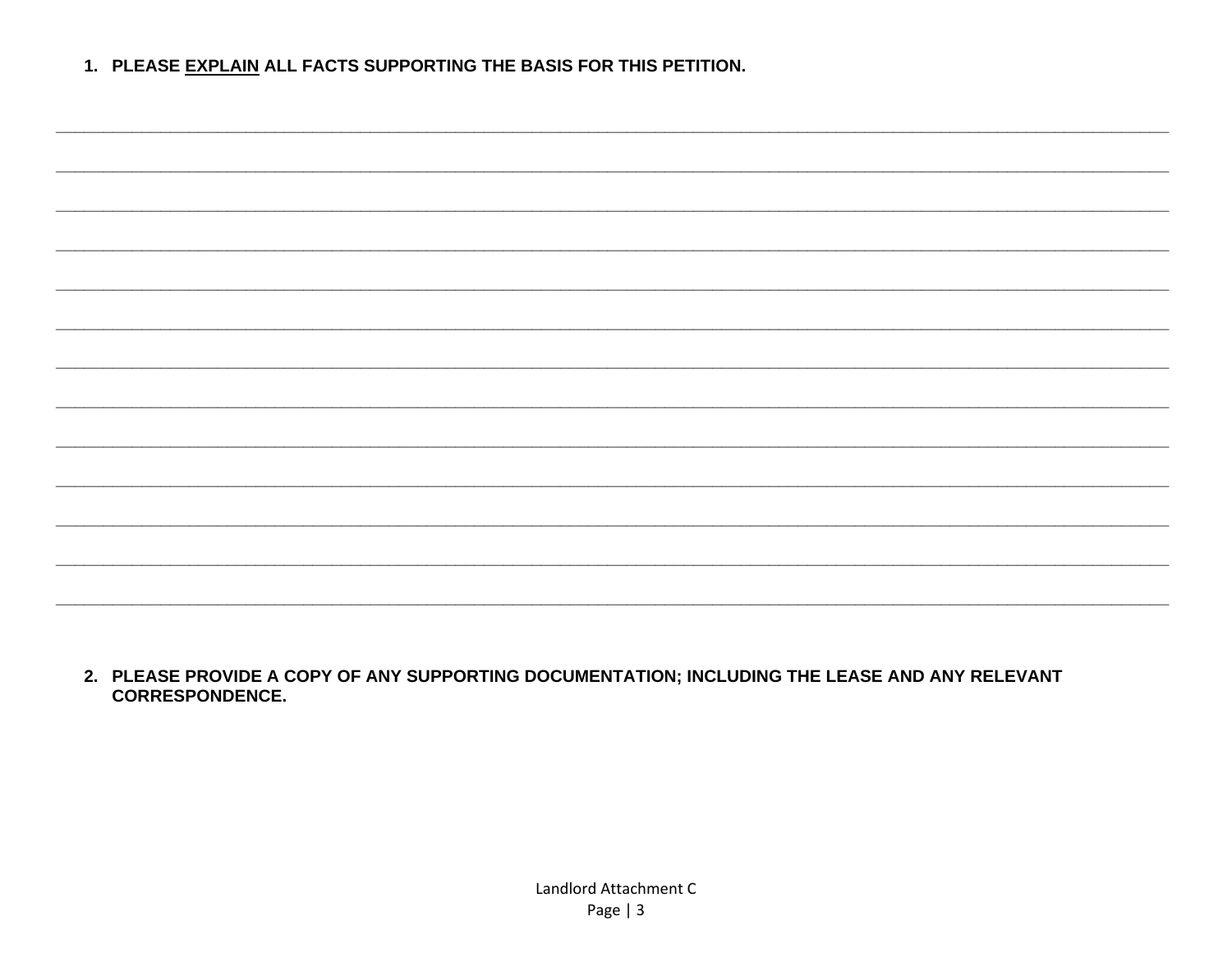

## **AGREEMENT OF PARTIES WAIVER OF RIGHT TO A HEARING**

*NOTA: SI USTED NO ENTIENDE ESTA PETICIÓN, NO TARDE EN COMUNICARSE CON EL PROGRAMA DE RENTA AL NÚMERO (510) 234-RENT [7368] PARA PEDIR UNA CITA Y RECIBIR UNA EXPLICACIÓN O TRADUCCIÓN.*

Property Address: \_\_\_\_\_\_\_\_\_\_\_\_\_\_\_\_\_\_\_\_\_\_\_\_\_\_\_\_\_\_\_\_\_\_\_ Unit No. \_\_\_\_\_\_\_\_\_\_\_\_\_\_

□ **Interpretation will be needed in the following language** (Spanish or Other \_\_\_\_\_\_\_\_).

*(Use a separate form for each unit)*

**Tenants are encouraged to contact the Richmond Rent Program prior to signing any waiver of rights. Tenants are not required to sign this waiver and Landlords are prohibited from retaliating against a Tenant that refuses to sign this waiver. Richmond Rent Program staff can be contacted at (510) 234-RENT (7368).**

This box must be checked for the waiver and agreement to be valid.

- $\Box$  I am a tenant in the above rental unit. By checking this box I have agreed to waive my right to contest the Landlord's attached petition. I have received a copy of the petition and supporting documentation, and have no objections to the requested rent increase;
- I am satisfied that my unit is in habitable condition;
- I give up my right to a hearing; and
- I understand that if ALL the affected tenants waive their right to a hearing or fail to file an objection, a decision may be issued, without a hearing, based on the petition, supporting documentation and Rent Program records.

One or more of the following boxes must be checked for the waiver and agreement to be valid. Assuming the landlord is eligible for a rent increase in the amount requested\*:

- $\Box$  We agree to a maximum increase of \$  $\Box$
- $\Box$  We agree to the following implementation of the increase if it is not in conflict with Richmond Rent Board Regulations:

\_\_\_\_\_\_\_\_\_\_\_\_\_\_\_\_\_\_\_\_\_\_\_\_\_\_\_\_\_\_\_\_\_\_\_\_\_\_\_\_\_\_\_\_\_\_\_\_\_\_\_\_\_\_\_\_\_\_\_\_\_\_\_\_\_\_\_\_\_\_\_\_\_\_\_\_\_\_\_